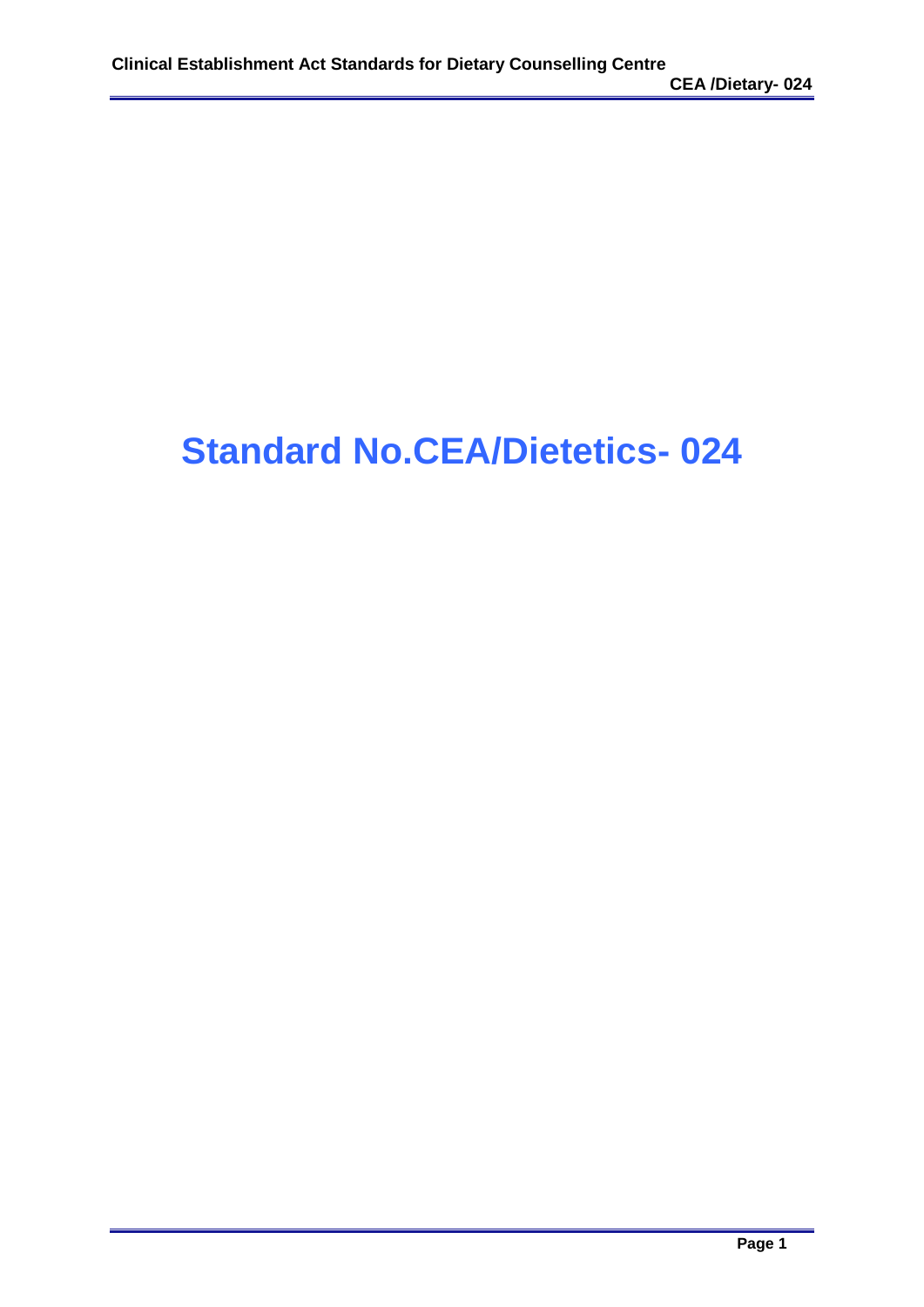# **Clinical Establishment Act Standard for Dietary Counselling Centre**

**Standard No.CEA/Dietetics- 024**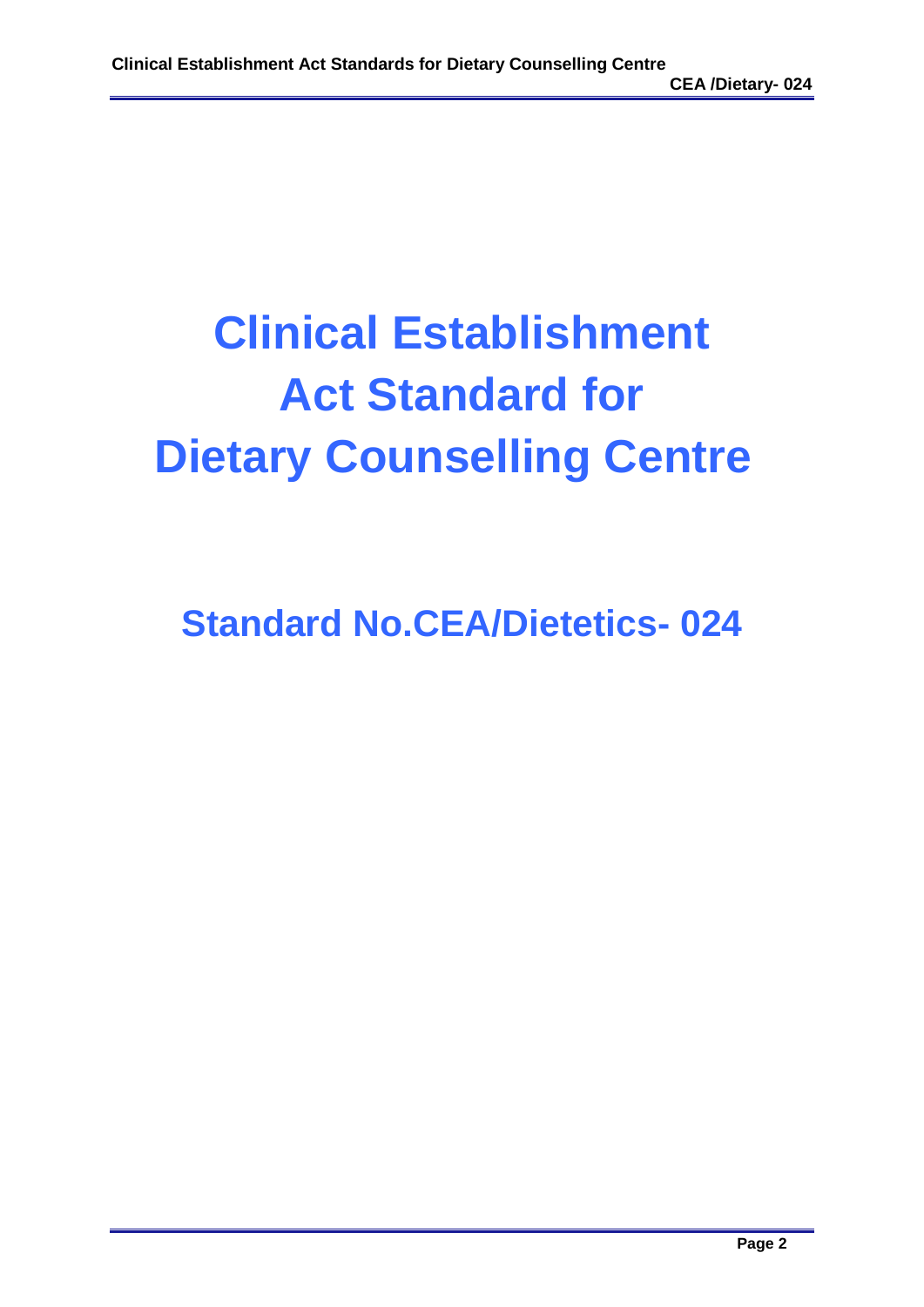# **Introduction**

**In 2010 Clinical Establishments (Registration and Regulation) Act, 2010** has been enacted by the Central Government to provide for registration and regulation of all clinical establishments in the country with a view to prescribe the minimum standards of facilities and services provided by them.

The Ministry has notified the "National Council for Clinical Establishments" and 'The Clinical Establishments (Central Government) Rules, 2012" under this Act vide Gazette. *This Act is applicable to all kinds of clinical establishments from the public and private sectors, of all recognized systems of medicine including single doctor clinics. The only exception will be establishments run by the Armed forces.*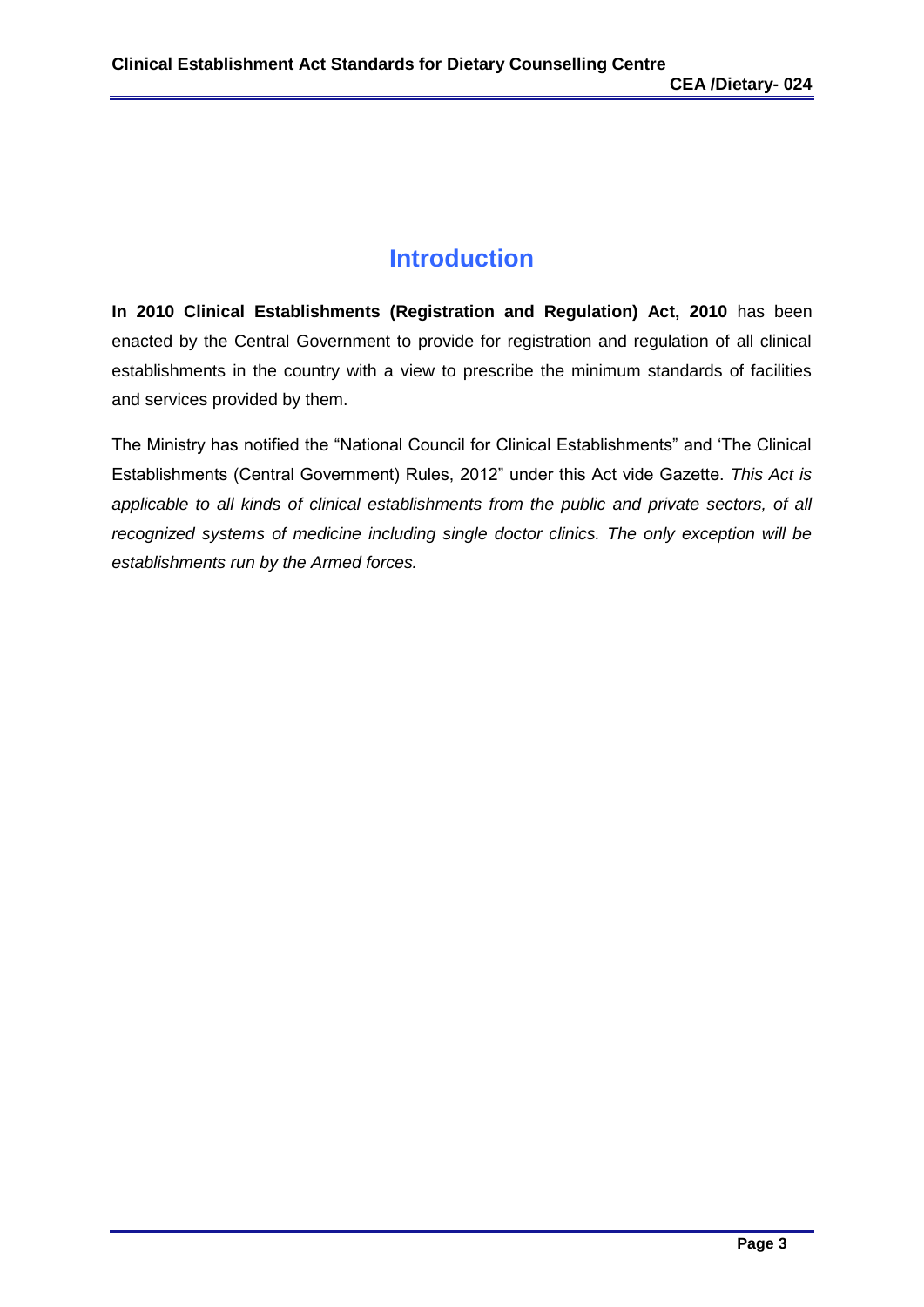# **Table of Contents**

| Sr. No. | <b>Particulars</b>               | Page No. |
|---------|----------------------------------|----------|
| 1.      | Definition                       |          |
| 2.      | Scope                            |          |
| 3.      | Infrastructure                   |          |
| 4.      | Equipments/Instruments           |          |
| 5.      | <b>Human Resources</b>           |          |
| 6.      | Record Maintenance and Reporting |          |
| 7.      | <b>Basic Process</b>             |          |
| 8.      | Annexure 1                       |          |
| 9.      | Annexure 2                       |          |
| 10.     | Annexure 3                       |          |
| 11.     |                                  |          |
| 12.     |                                  |          |
| 13.     |                                  |          |
| 14.     |                                  |          |
| 15.     |                                  |          |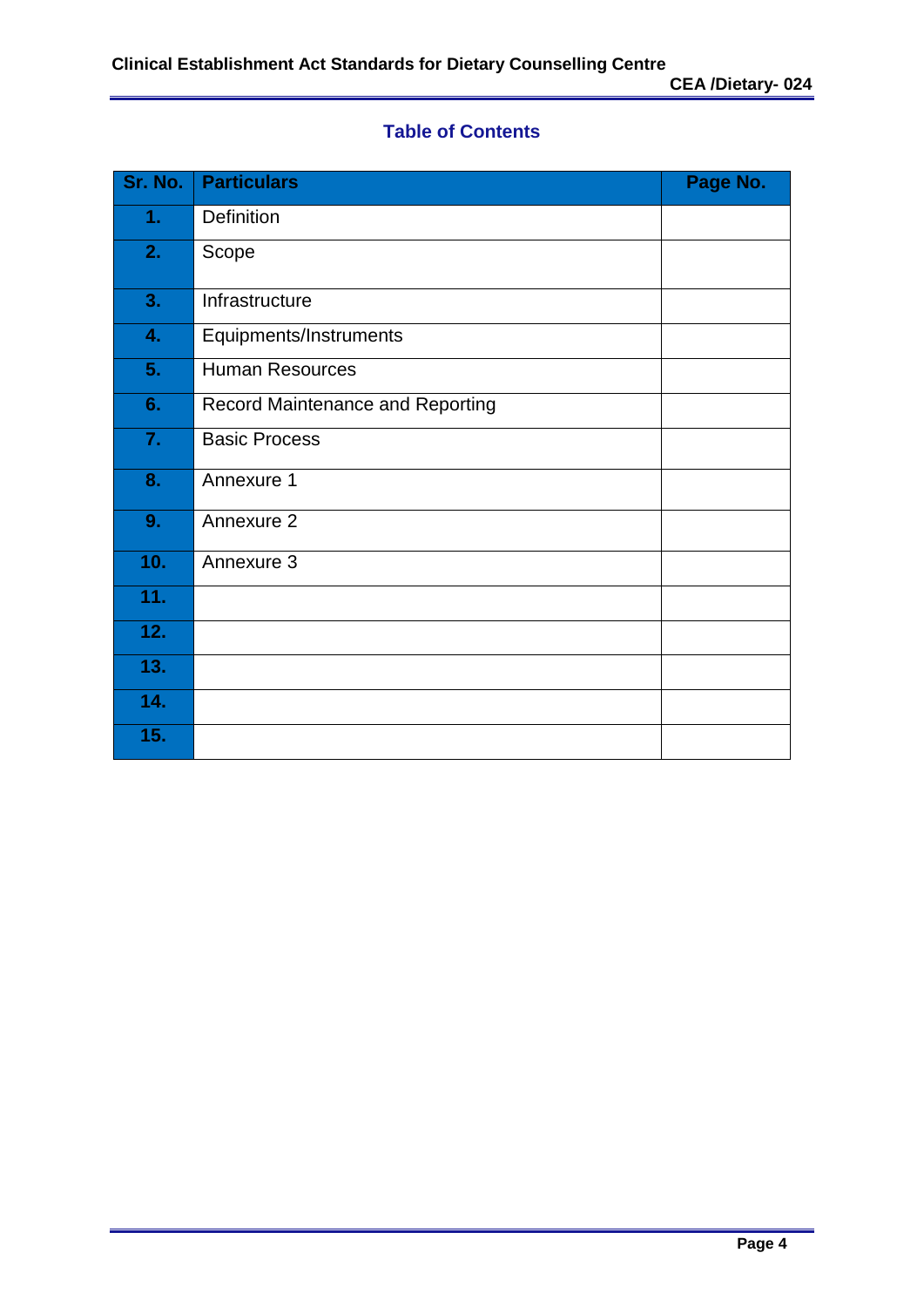#### **Dietary Counselling Centre**

#### **1. Definition**

A dietary counseling clinic/polyclinic/centre may be defined as a clinical establishment providing consultation to outpatients by Dietician (s) / Clinical Nutritionist (s).

Dietary counseling provides personalized nutritional care for encouraging modification of eating habits. It may also assist in prevention or treatment of nutritionrelated illnesses such as cardiovascular disease, cancer, obesity, diabetes, and hyperlipidemia. It also involves meal planning for the patient.

It can be a stand-alone unit, or a part of polyclinic/hospital.

#### **2. Scope (as applicable)**

- 2.1 These set of common minimum standards framed are applicable to a single practitioner/more than one Dietician / Clinical Nutritionist or a group of Dietician / Clinical Nutritionist who are themselves providing patient care services like:
	- a) Nutritional Assessment
	- b) Prescribing specific Diets, health / Nutritional Supplements
	- c) Health Education and Health Promotion related to nutritional aspect of health care.

#### **3. Infrastructure Requirements**

#### **3.1. Facility**

- 3.1.1 The physical facility shall be developed and maintained to provide safe and secure environment for patients, their families, staff and visitors.
- 3.1.2 The minimum space requirement for carrying out the basic functions of the facility shall be as per Annexure 1.
- 3.1.3 The area should be well illuminated, ventilated and clean with adequate water supply.

#### **3.2. Signage**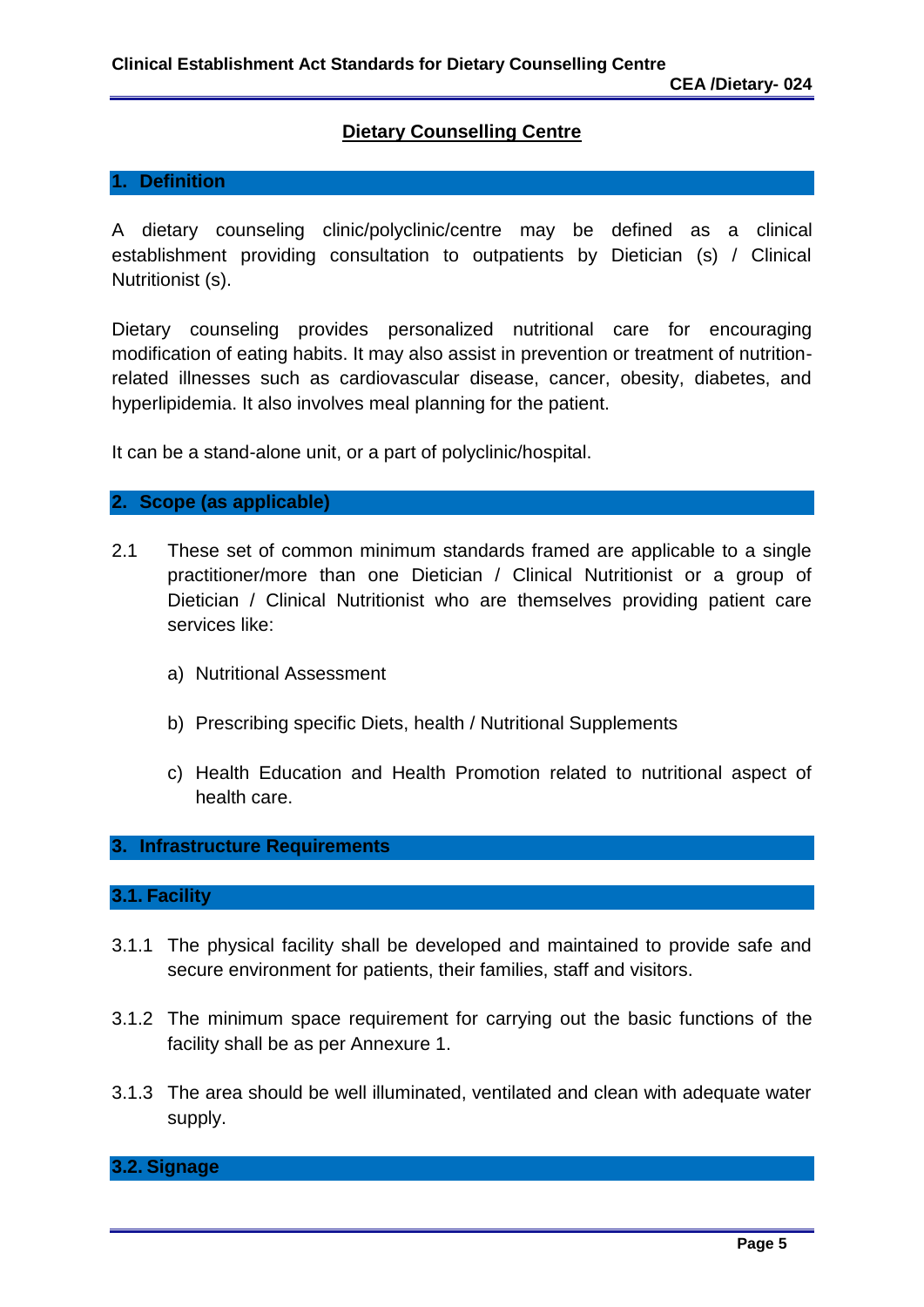- 3.2.1 The centre/clinic shall have a prominent board/signage displaying the name of the clinic in local language at the gate or on the building of the clinic.
- 3.2.2 The following other signage shall be well displayed in the language understood by the local public in the area:
	- a) Name of the Clinical Nutritionist(s)
	- b) Fee structure of the various services
	- c) Timings of the clinics (For ex: From 8am -2pm)
	- d) Services provided within the facility

#### **3.3. Furniture & Fixtures**

- 3.3.1 Furniture and fixtures shall be available in accordance with the activities and workload of the Clinic/ Polyclinic.
- 3.3.2 The furniture and fixtures shall be functional.For indicative list of items refer to Annexure 2. This list is indicative and not exhaustive.

#### **4. Equipments/Instruments**

- 4.1 Equipment's shall be of adequate capacity to meet work load requirement.
- 4.2 All equipment shall be kept in good working condition.
- 4.3 Periodic inspection, cleaning, maintenance of equipment should be done. An equipment log book should be maintained for all major equipment. For indicative list for equipment/instrument refer to Annexure 3. This list is indicative and not exhaustive.

#### **5. Human Resources**

- 5.1 Clinical Nutritionist/Dietician shall have graduate / postgraduate in Food & Nutrition from a recognized institute/university as applicable.
- 5.2 Personnel record containing personal and professional information shall be maintained for each staff.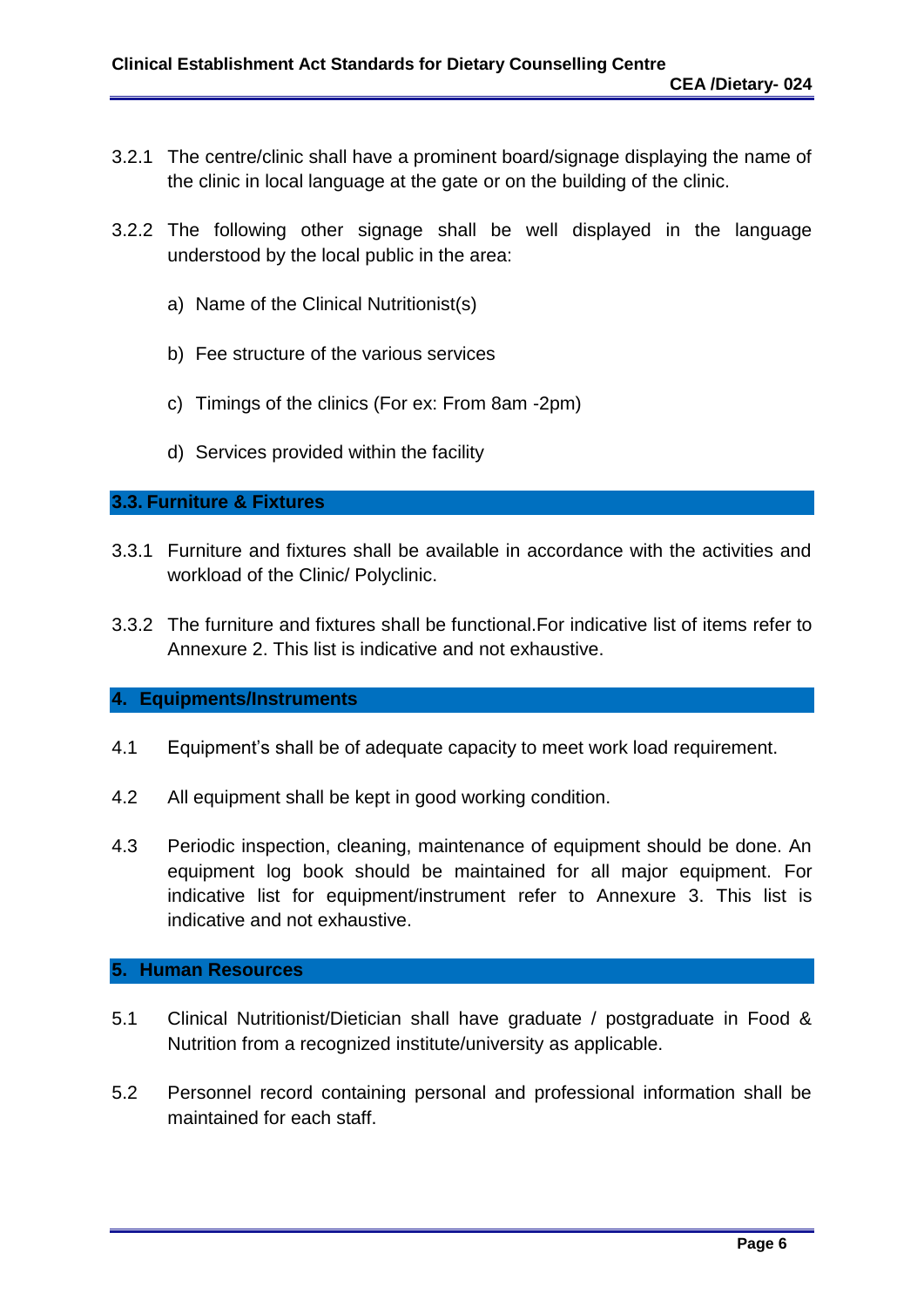5.3 Periodic skill enhancement/up gradation /refresher trainings shall be provided for all categories of the staff relevant to their job profile.

#### **6. Record Maintenance and Reporting**

- 6.1 The Dietary centre/clinic shall have the following forms:
	- a) Nutritional Assessment Forms
	- b) Diet Charts
	- c) Patient education Materials
- 6.2 Every centre/clinic shall maintain medical records of patients treated by it and health information and statistics in respect of national programmes and furnish the same to the district authorities in form of quarterly reports.
- 6.3 Copies of all records and statistics shall be kept with the clinical establishment concerned for at least 3 or 5 years or in accordance with any other relevant Act in force at the time under Section 12(1) (iii) of CEA 2010).
- 6.4 Records shall be maintained in physical or digital format.
- 6.5 Confidentiality, security and integrity of records shall be maintained.

#### **7. Basic Processes**

#### **7.1Registration**

7.1.1 Every patient visiting the dietary clinic/polyclinic shall be registered on each visit.

#### **7.2Assessment**

- 7.2.1 Each patient shall undergo nutritional assessment and the same should be documented.
- 7.2.2 During assessment/re-assessment, the patient findings shall be co-related with the nutritional advicewhich includesmedications, investigations, food drug interactions/allergies etc.
- 7.2.3 Prescription in form ofDiet Charts and/or Nutritional / Health Supplements based on Clinical Evaluation shall be given to patient and documented.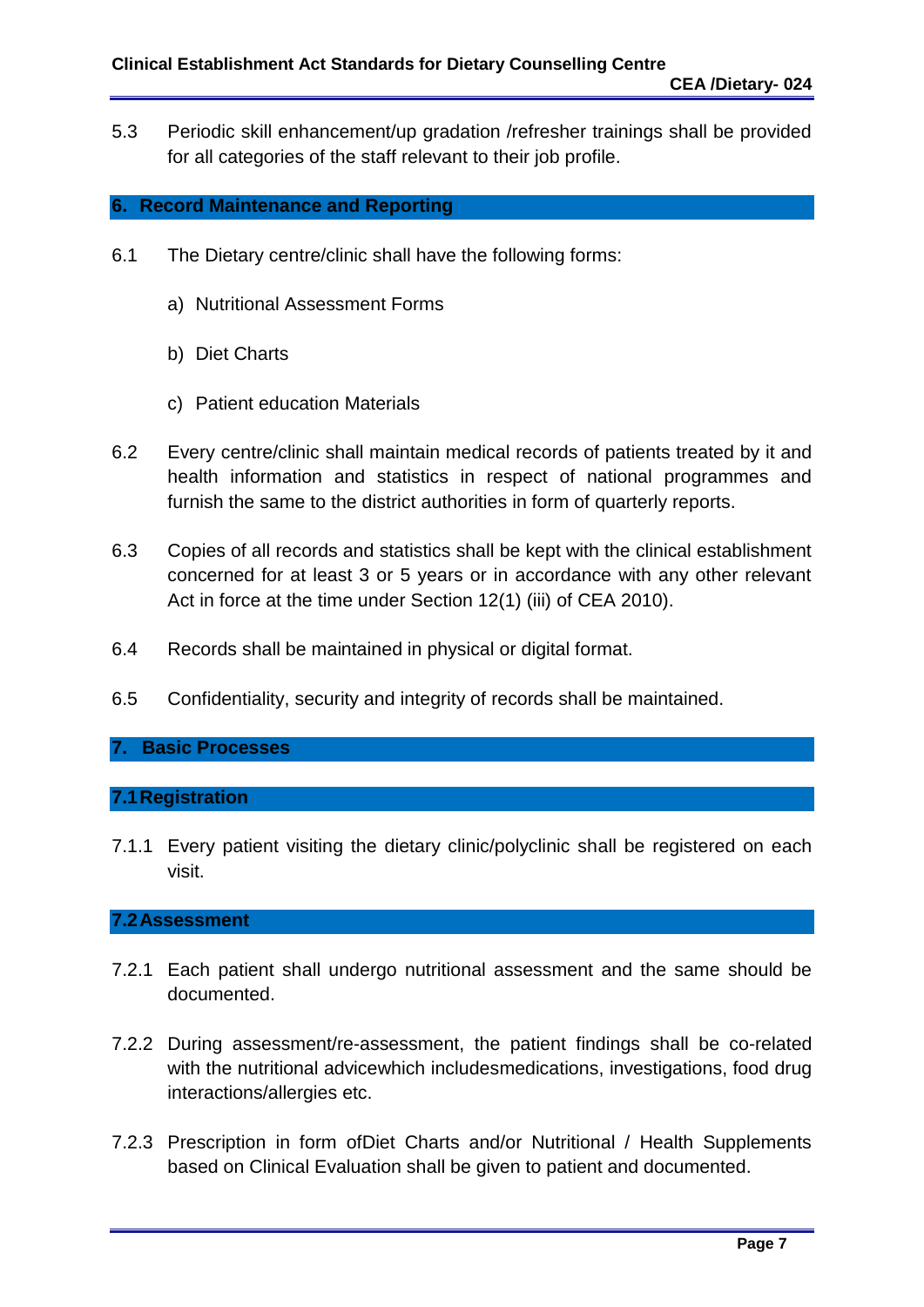# **7.3.Clinical Records**

**7.3.1** A copy of OPD Records shall be maintained**.**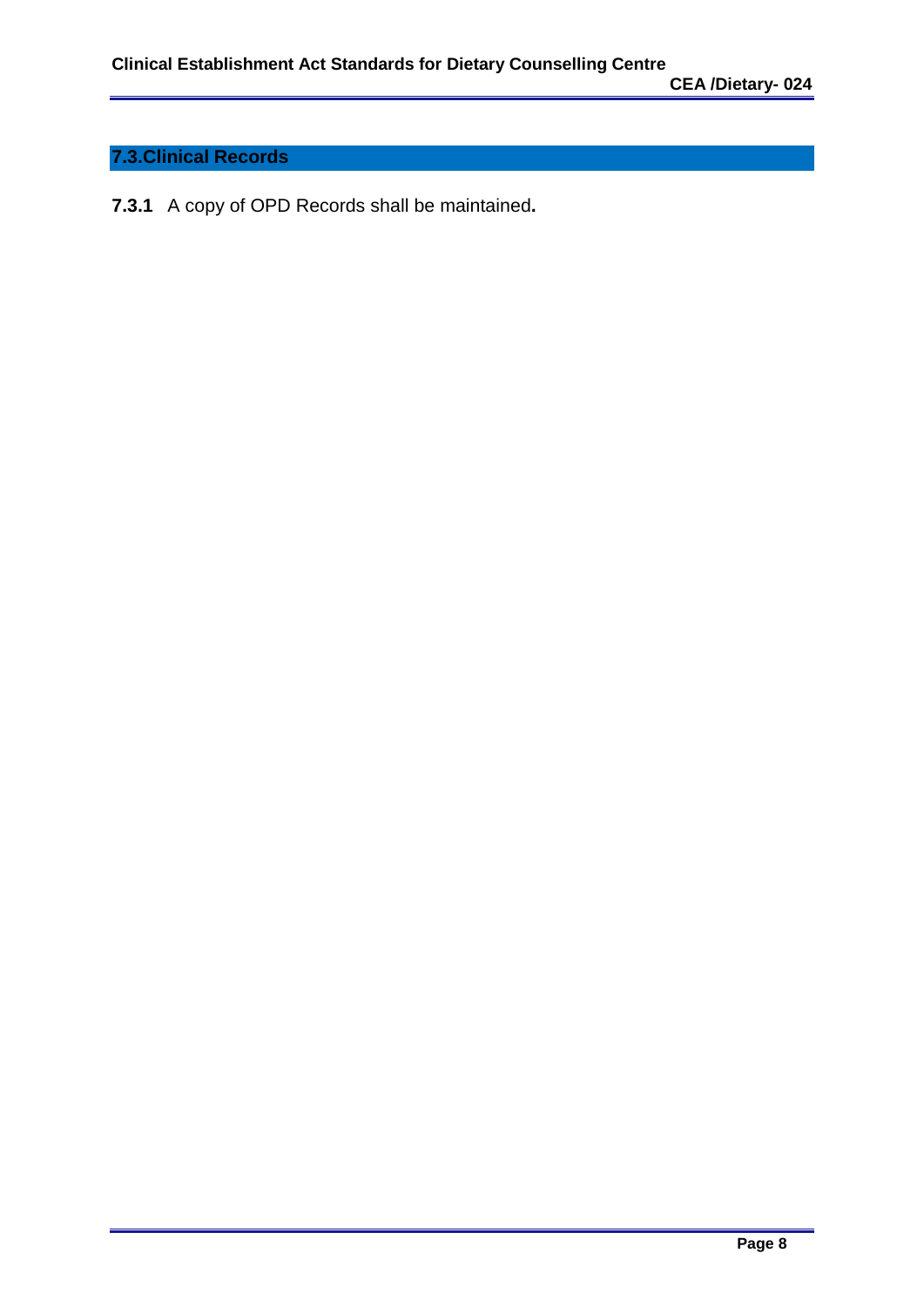## **Annexure 1**

### **Minimum infrastructure requirements shall be as follows:**

|               | <b>Common Area</b><br>(Appox) |         | <b>Operating Area</b><br>(Appox.)          | <b>Remarks</b>                                                                                                  |
|---------------|-------------------------------|---------|--------------------------------------------|-----------------------------------------------------------------------------------------------------------------|
| <b>Clinic</b> | Reception                     | Waiting | Consultation room<br>Ancillary area/space  | specified<br>Area<br>under<br>consultation room is only<br>for single dietary clinic<br>and shall be multiplied |
|               | 20 Sq.ft. carpet area         |         | 50 Sq.ft. carpet area<br>including storage | the<br>accordingly<br>by<br>number of consultation<br>chambers.                                                 |

\*Reception, waiting, consultation room etc shall be adequate as per the requirement and workload of the clinic.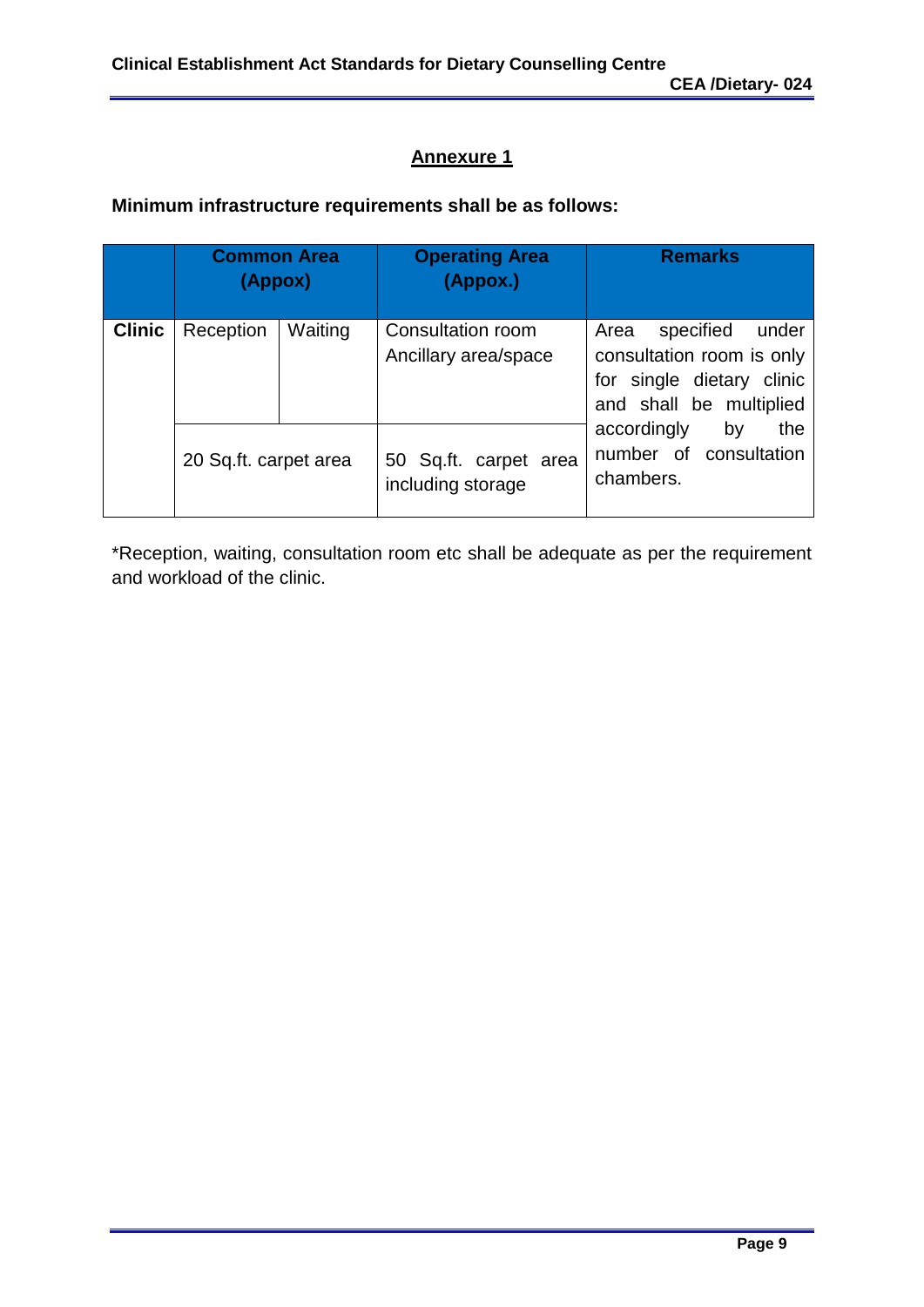# **Annexure 2**

# **Furniture and Fixtures**

| S.No. | <b>Articles</b>                                     |
|-------|-----------------------------------------------------|
|       | Table                                               |
| 2.    | <b>Chairs</b>                                       |
| 3.    | Computer / Lap Top with Printer facility (optional) |
|       | Storage Cabinet for records                         |